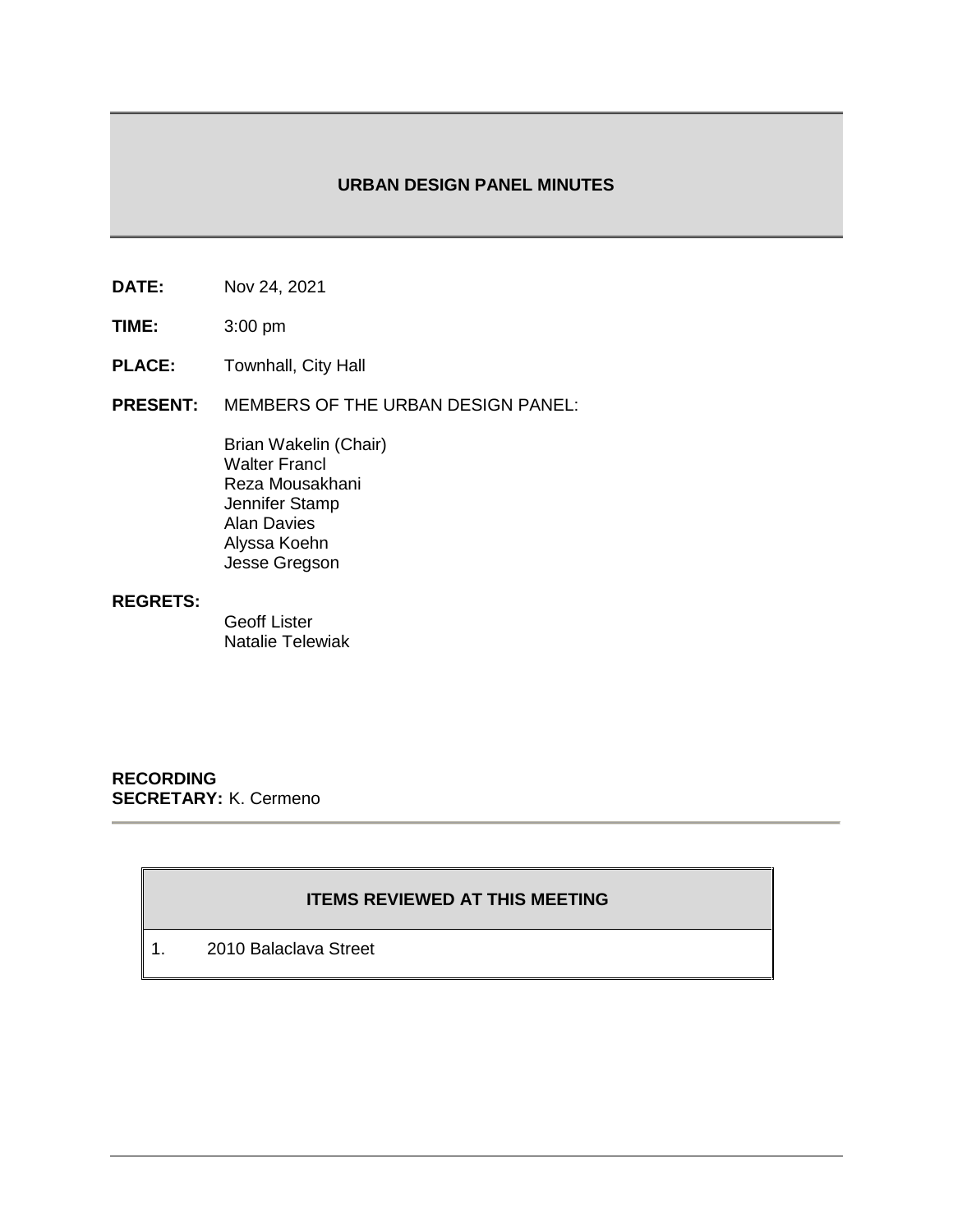Chair Brian Wakelin called the meeting to order at 3:05pm and noted the presence of a quorum. The panel then considered applications as scheduled for presentation.

| Address:<br>Permit No.     | 2010 Balaclava Street<br>DP-2021-00652                                                                                                            |
|----------------------------|---------------------------------------------------------------------------------------------------------------------------------------------------|
| Description:               | To develop a 6-storey multiple dwelling building containing 35 total<br>Rental units (with 20% of the residential floor area assigned to          |
|                            | moderate income households); all over one level underground parking,<br>including 15 vehicle parking spaces and 54 bicycle parking spaces. The    |
|                            | building height is 20.23 m (66.37 ft.), the floor space ratio (FSR) is 2.95,                                                                      |
|                            | and the gross floor area is 2,027.5 sq. m (21,824 sq. ft.). The application<br>is being considered under the Moderate Income Rental Housing Pilot |
|                            | Program (MIRHPP).                                                                                                                                 |
| Zoning:                    | RM-4 to CD-1                                                                                                                                      |
| <b>Application Status:</b> | <b>Complete Development Application</b>                                                                                                           |
| Review:                    | Second (First as DP)                                                                                                                              |
| Architect:                 | <b>Ekistics Architecture</b>                                                                                                                      |
| Staff:                     | <b>Brenda Clark</b>                                                                                                                               |
|                            | 1.                                                                                                                                                |

# **EVALUATION: Support with Recommendations (5/2)**

### **Introduction:**

Development Planner, Brenda Clark, noted this is a development permit application following rezoning for a 6-storey rental housing project at 2010 Balaclava and 3084 W 4 Ave. The site was rezoned under the Moderate Income Rental Housing Pilot Program (MIRHPP), one of 20 MIRHPP applications benefitting from additional density and height to facilitate provision of rental housing. The proposal is for 35 units, 8 of which are moderate income, with 2 studios, 3 1 Beds, and 3 2 Beds, with a rental housing agreement for 60 years.

The proposal is for a 6 storey cubic form, inset at the top floor on 3 sides, and was previously supported by Urban Design Panel at the Rezoning stage in terms of overall form on May 13, 2020. It initially went to Public Hearing on Feb 9, 2021, with 4 subsequent public hearing dates to accommodate public input. Council approved the rezoning subject to compliance with the Conditions of Development, further clarifying with amendments to require "architectural and landscape excellence" to ensure the project responded to the Kitsilano context.

The project site is located in Kitsilano, two blocks west of MacDonald. It is located within the RM-4 District, which permits multiple dwelling use, typically four-storey residential buildings with strata ownership. The areas north, east and west of the site are zoned RM-4 and contains low rise 3 and 4 storey apartments. To the south, there are detached houses zoned RT-7, which permits a maximum development potential for multiple dwelling use of 10.7 m and 0.6 FSR.

The site consists of two lots at the southeast corner of West  $4<sup>th</sup>$  Ave and Balaclava Street, approximately 687 sq.m. (7,400 sq.ft.) in size. The site is currently occupied by three duplexes built in the 1940's and renovated in the 1970's. It has no historic features, but does have existing mature trees at the northeast corner and a smaller tree at the north-west.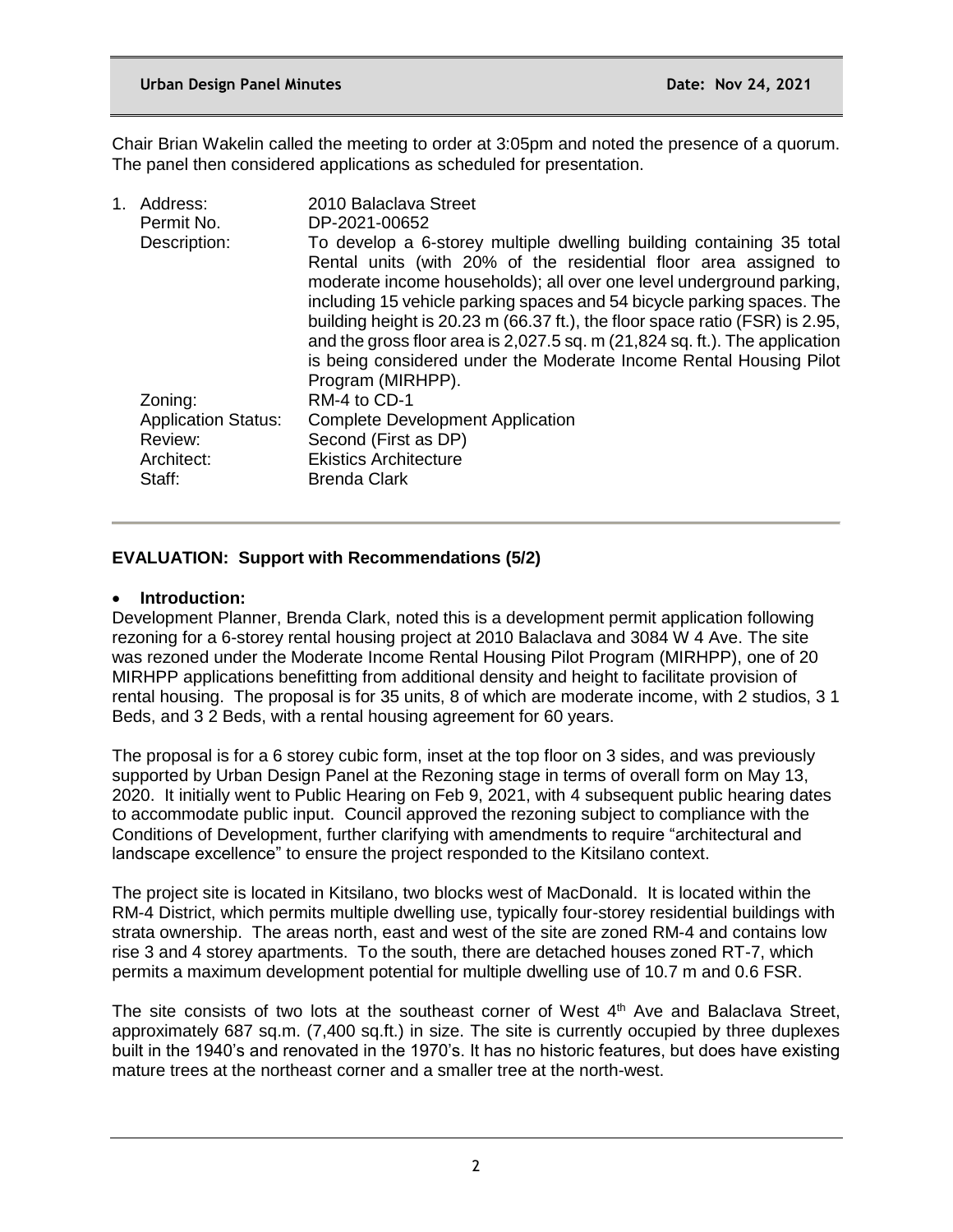The Planner showed several street views of the site from West  $4<sup>th</sup>$  Avenue, and images of extensive layered landscaping characteristic of Kitsilano, both at the adjacent Santa Barbara apartments and in the RT-7 residential character area to the south.

The site interfaces most directly with the existing Santa Barbara Apartments to the east, a complex with a courtyard aligned to face the proposed 6 storey building. A significant group of existing conifers at the northeast corner of the site assists to make the massing transition to the new building. These are City trees as they are located on the boulevard and under the jurisdiction of the Park Board.

The south interface is also of note, given there is a significant change of scale from the proposed 6 storey building to the RT-7 detached character buildings across the lane. In the Rezoning proposal, the lane frontage was largely occupied by garbage, recycling, and the ramp to the underground parking area.

Approximately 178 written comments were received along with a petition in opposition signed by 638 individuals as of November 4, 2020, with many comments regarding lack of response to neighbourhood character.

The Panel reviewed the rezoning proposal on May 13, 2020. Staff's questions to the Panel were regarding the form, massing, height and density within the context, transition to the nearby properties, and response to neighbourhood character.

UDP generally supported the massing, form, height and density, but stated,

*"The panel recognized this project as a new typology in the neighborhood, requiring architectural excellence to successfully blend into the area" and, "The project should be further developed to better integrate into Kitsilano."* 

#### UDP recommended:

- 1. Pursue architectural and landscape excellence in light of the current context
	- o Resolve architectural expression
	- o more neighbourly colour scheme
	- o Offset new and existing windows
- 2. Develop a greener, more unique gardenesque edge;
	- o Soften rigidity of landscape design; give more room for trees and stormwater detention;
	- o Landscape buffering to improve S, E, and lane
	- o Relocate garbage and recycling;
	- o Enclose ramp, install green roof
- 3. Ensure mature tree retention

#### Rezoning Conditions included:

- 1. Architectural Expression (Kits Character)
	- $\circ$  Higher quality, textured materials (masonry, wood soffits); detailing to create play of light and shadow;
	- $\circ$  Softer colour palette similar to immediate context; Tripartite design (base, middle, top) colour to break up facades;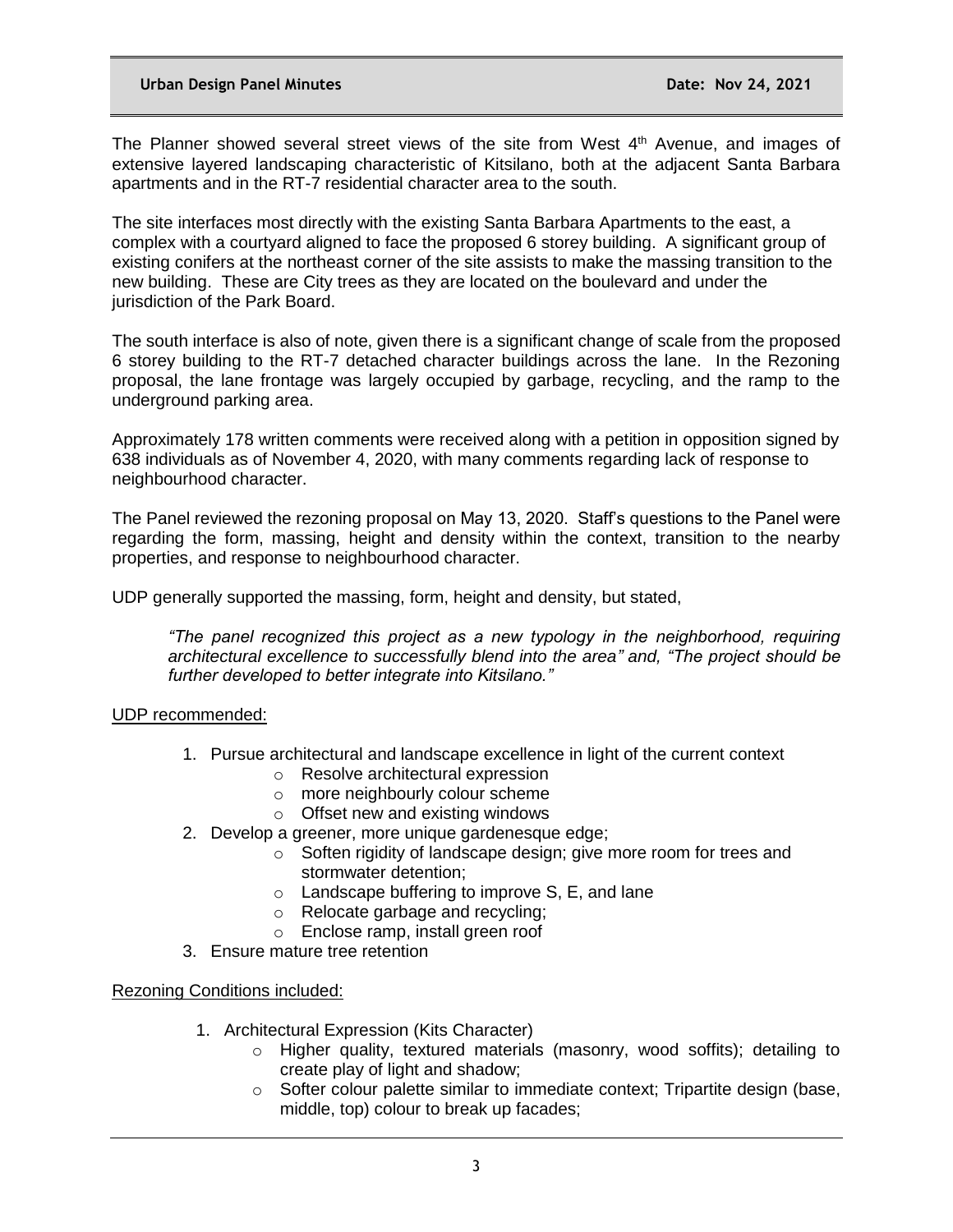- 2. Landscaping (Kits Character)
	- $\circ$  Trees within the PL to soften the 6 storey massing; increase shrub planting;
	- o Kitsilano character; individual unit entries; eliminate retaining walls in setbacks;
	- o SW corner feature with large-scale tree;
	- o Improve growing conditions with more soil volume;
- 3. Mature tree retention
	- o Align parkade wall with building face to maximize tree protection (4.5 m inside PL);

In summary, architectural and landscape expression should relate more strongly to the context.

City Council approved the Rezoning, with two amendments:

*"implement the Urban Design Panel's suggestion to pursue architectural and landscape excellence to ensure the new typology provides an appropriate response to its current context"; and,*

*"explore changes to massing and bulk of the building, and make improvements for the transition to the south and the lanes along the single family zone by using landscape screening and buffers through the Development Permit Process."*

The Development Planner summarized the proposal maintains the same general massing and setbacks as at Rezoning, but building height was reduced slightly, balconies were shifted away from the northwest and southwest corners, and windows were vertically aligned. There is still some overlap with neighbour windows to the east at the Santa Barbara apartments.

A variety of design changes were made at the development permit stage to address public concerns and UDP recommendations at rezoning. The applicant explored use of colour, materials and texture to break up the scale of the building and to be more compatible with the neighbourhood, as follows:

DP Design Response:

- 1. Cladding and colour add visual interest; break up facades;
	- o Similar colour palette as Rezoning;
	- o Dark brick added at base;
	- o windows aligned vertically;
	- o Balconies shifted off NW and SW corners
- 2. Landscape changes:
	- o Improved soil volume by changes to slab edge section;
	- o Urban agriculture at south; 1 tree at SW corner;
	- $\circ$  no screening or tree planting along south PL;
	- o Individual unit entries along Balaclava;
	- o Garbage/recycling room inside building;
	- o New exit stairs proposed in south and east setbacks;
	- o Ramp enclosed; more landscaping;
- 3. City trees vs parkade wall location TBC by Park Board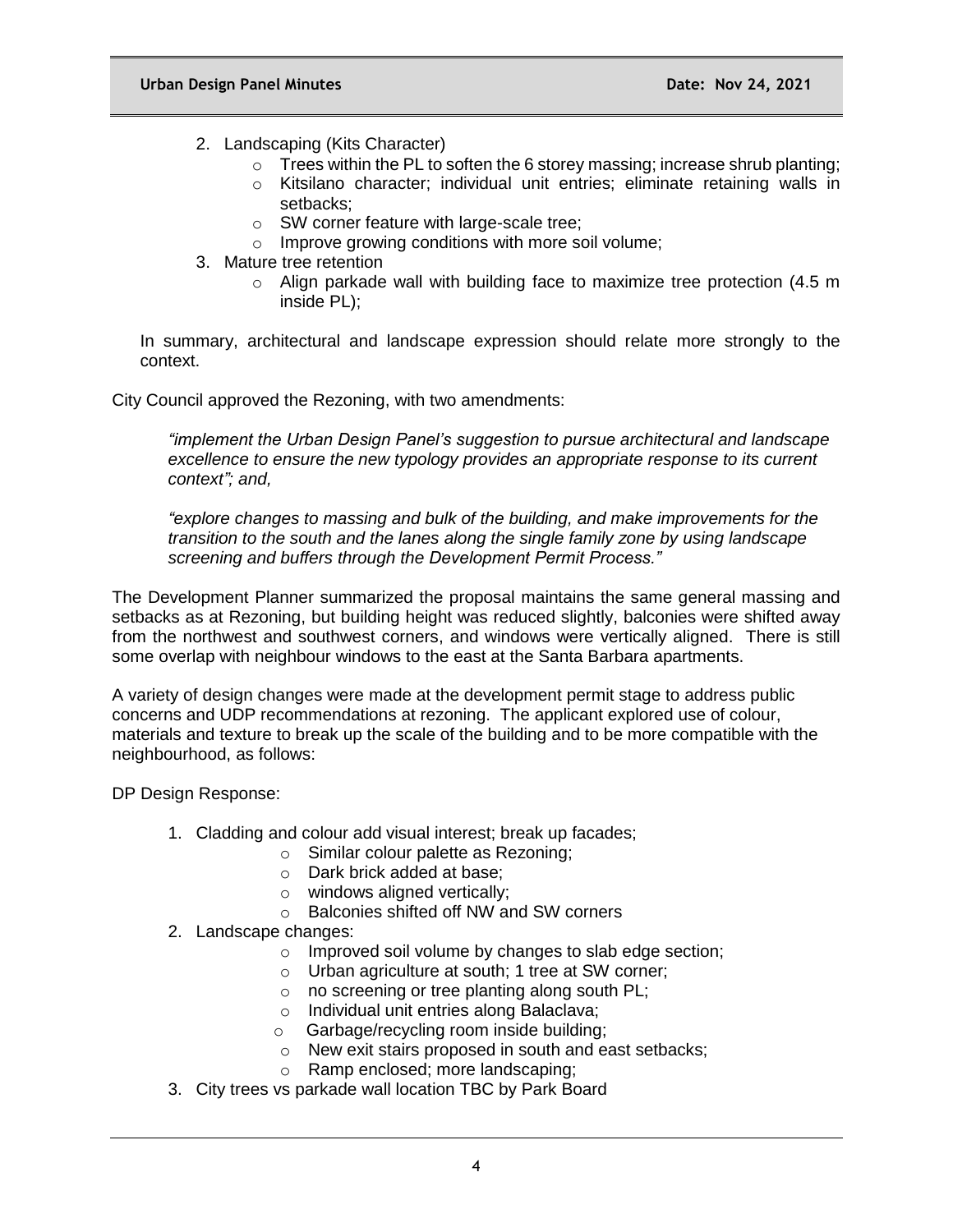The setbacks remain at 10 feet along Balaclava, 12 feet along the lane, about 15 feet along W  $4<sup>th</sup>$  Ave. Improvements to the site plan are beneficial, but further development is needed of the south setback to make a better transition to the character homes to the south. Careful selection of planting and development of edge conditions are needed to relate to the Kitsilano neighbourhood. Handrail type and entry gate features need study at a larger scale.

The streetscape edge treatments include metal railings and low evergreen planting. Retaining walls have been removed. Improved planting conditions have been incorporated particularly on the west, north, and east sides of the site. The parkade edge was adjusted to provide additional soil volume to support tree and shrub planting.

The form, height and density are basically the same as proposed at rezoning, with a slight height reduction to 61.7 feet (18.81 m). Refinements include use of colour to break up the facades, introduction of a brick base, shifting balconies away from the north west and south west corners, vertically aligning the windows and using colour to break up the scale and better relate to the two storey character home to the south.

Cladding materials are similar as proposed at Rezoning, largely cementitious siding with glazed balconies and colourful accents.

The Development Planner showed a variety of perspective views of proposal, including the main building entry off Balaclava, the NW corner of the building facing W  $4<sup>th</sup>$  Avenue, and view from the lane of the South Elevation, along with views of the main entry with bench and bike racks, the proposed urban agriculture area north of the lane adjacent to the PMT, and the outdoor amenity at the northwest corner of the site. The final image shows the south interface between the six storey building with a character home on the south side of the lane.

Advice from the Panel on this application is sought on:

- 1. Does the proposal sufficiently address UDP's previous recommendations?
	- a) *Pursue architectural and landscape excellence in light of the current context*
	- b) *Develop a greener, more unique gardenesque edge*
	- c) *Ensure retention of existing mature trees*
- 2. Does it achieve *"architectural and landscape excellence to ensure the new typology provides an appropriate response to its current context"*, as required by Council?
- 3. What architectural and landscape design changes would most help blend the project into its Kitsilano context?

The planning team then took questions from the panel.

#### **Applicant's Introductory Comments:**

The applicant noted their intent was to respond to the various comments from previous panel and staff advice following rezoning. General comments included minimizing the height and bulk of the building. The applicant responded by working on the architectural treatment to break down the massing in various ways. The applicant noted they consulted early in the process with a structural engineer and made some concession to the interims of ceiling heights and lowered it by nearly 5 ft. In addition, the parapet height has been lowered and glass railings are introduced at the fifth floor to reduce the visual height at the parapet level.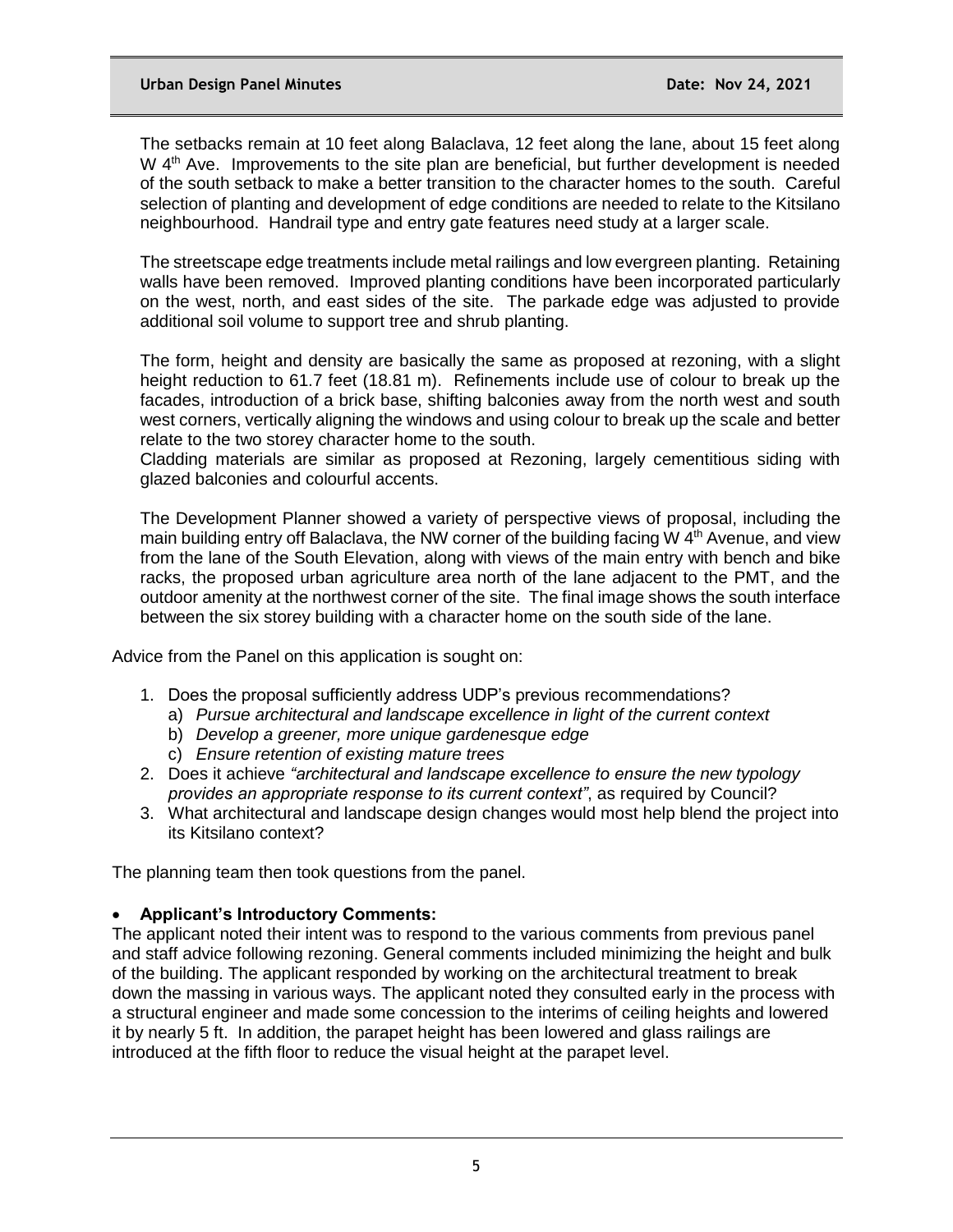The applicant noted they have rationalized the window pattern. The windows are better coordinated with the balconies and have color variation to give identity to different units. The brick cladding is intended to break down the massing, and introduce human-scaled textures, which relate to the Kitsilano context.

# **Landscape**

Arbors and gates were introduced to highlight the main entries of the ground floor units. There is a front yard garden to create a buffer between from private and public, with layered landscaping and fencing.

The applicant noted they reconfigured the parkade design to allow good soil volume to ensure long term health of proposed trees and shrubs and to accommodate storm water on site. The applicant noted they intend to protect the trees at the northeast corner of the site.

The site includes bike racks.

The applicant team then took questions from the panel.

## **Panel's Consensus on Key Aspects Needing Improvement:**

Having reviewed the project it was moved by **MR. DAVIES** and **MR. FRANCL** and was the decision of the Urban Design Panel:

THAT the Panel **SUPPORT** the project with the following recommendations to be reviewed by City Staff:

- Consider conflict between south facing bedroom adjacent to urban agriculture plots;
- Consider CPTED issues with the exit stairs:
- Improve landscape, fencing, gates and their integration with the overall project;
- Provide thermal comfort analysis for the suites;
- Work with staff to improve overall architectural excellence in the project design.

## **Related Commentary:**

There were differing opinions regarding the architectural excellence of the project. Some panel members noted the scale and expression of the building are well handled, and there are improvements to the architectural character of the building on all facades. Some suggested wrapping the proportions of the north elevation to the other facades. One panel member commented on the playfulness of the balcony design.

Other comments included there is no architectural landscape excellence. The building lacks articulation and the material transitions are coplanar and uninteresting. Reconsider how the brick base is handled.

A panelist noted concern with heat gain due to the orientation of the building and window design during warmer days.

The east elevation of the building appears awkward, as it is proposed as a continuous façade of one material with a color change at the corner.